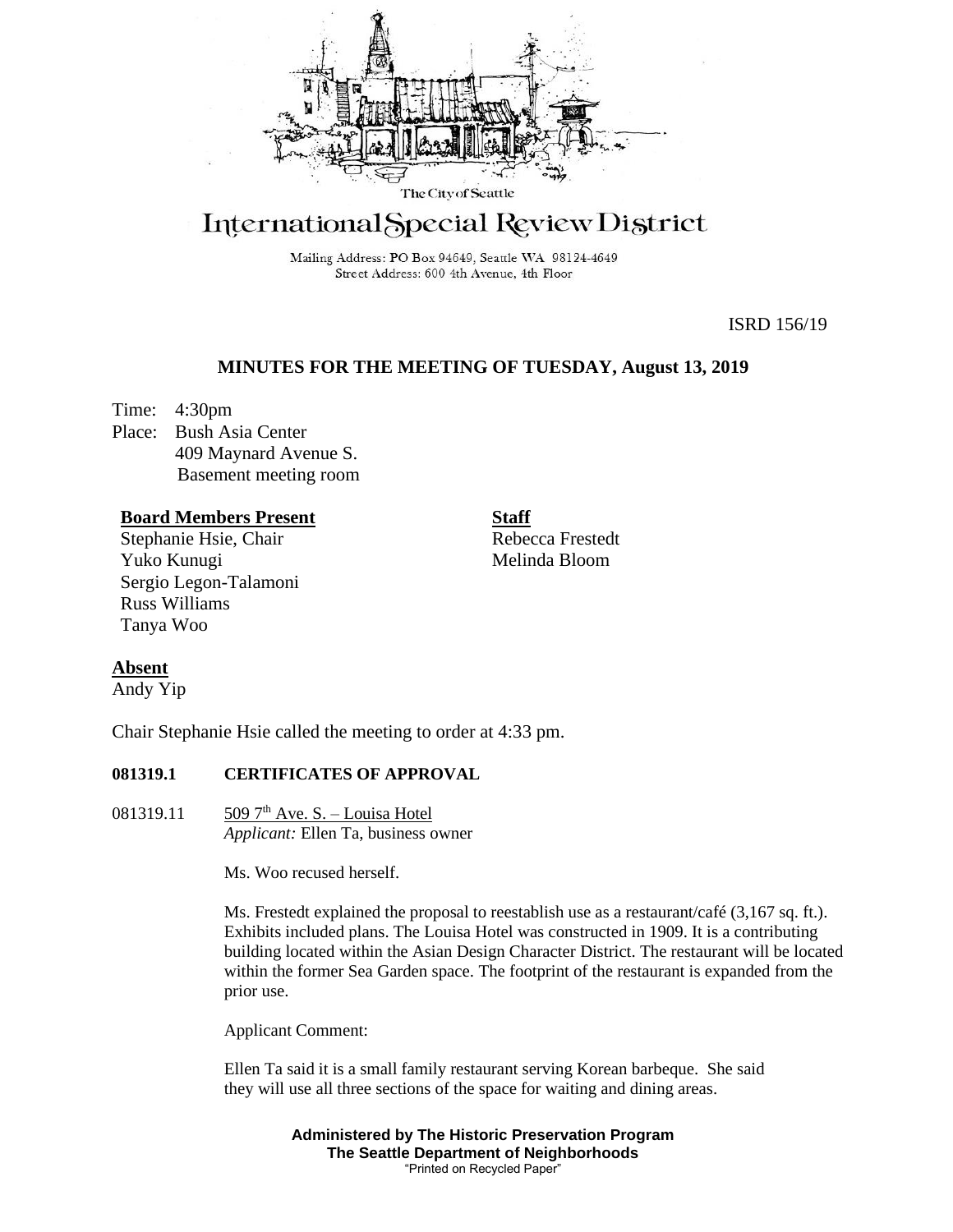Public Comment: There was no public comment.

Board members agreed the change of use was straightforward and acceptable.

Action: I move that the International Special Review District Board recommend approval of a Certificate of Approval for Use, as proposed.

The Board directs staff to prepare a written recommendation of approval, based on consideration of the application submittal and Board discussion at the August 13, 2019 public meeting, and forward this written recommendation to the Department of Neighborhoods Director.

This action meets the following sections of the **International Special Review District Ordinance and** a**pplicable Design Guidelines:**

**SMC 23.66.320 – Permitted uses SMC 23.66.326 – Street-level uses**

MM/SC/YK/SLT 4:0:1 Motion carried. Ms. Woo recused herself.

081319.12  $\qquad 507$  S. Jackson St. – Buty Building *Applicant:* Joji Minatogawa, Architect

> Ms. Frestedt explained the proposal to change use from restaurant/café to retail sales, for Metro by T-Mobile. Exhibits included plans. The Buty Building was constructed in 1901 and 1911. It is a contributing building located within the Retail Core and the Asian Design Character District. Based on the submitted floor plan, staff has some concerns about the transparency requirement, due to the proposed location of a sign.

Applicant Comment:

Joji Minatogawa said he alerted the tenant to the signage size and transparency requirements. They will be applying for signage separately.

Mr. Williams asked if they are closing the other location on  $4<sup>th</sup>$ .

Ms. Frestedt said it was her understanding this is a standalone cell store; they are licensed to carry product. She said a restaurant used to be at the location and the footprint was larger. She said there is some space behind the stairway that is not accounted for in the floorplan.

Public Comment:

Robert Lohman asked about the use.

Ms. Frestedt said that it is a cell phone company licensed to sell T-Mobile products

Mr. Minatogawa said he was representing the building owner, not T-Mobile.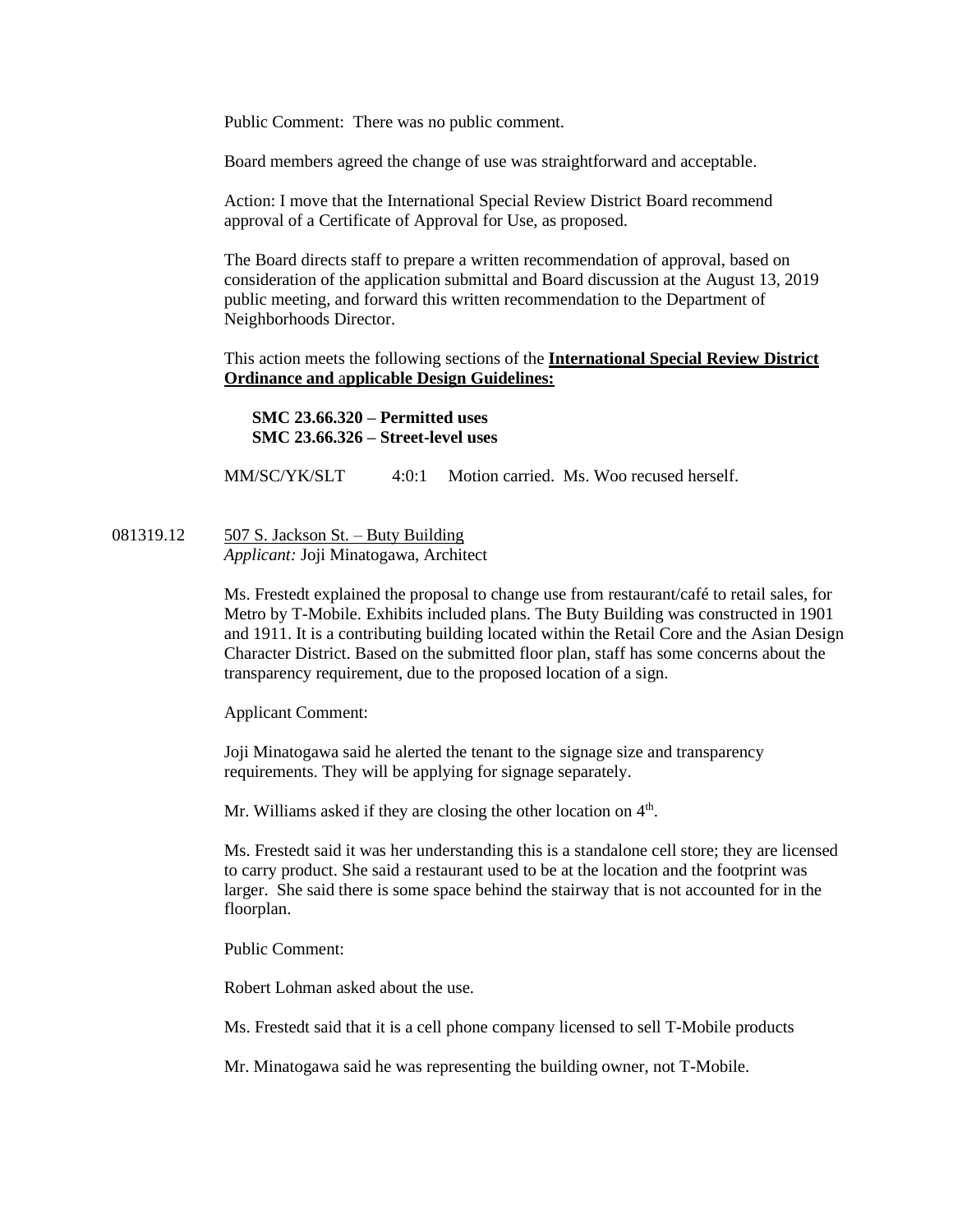Ms. Hsie said it is straightforward and this is not formula retail that would trigger special review.

Action: I move that the International Special Review District Board recommend approval of a Certificate of Approval for Use, as proposed.

The Board directs staff to prepare a written recommendation of approval, based on consideration of the application submittal and Board discussion at the August 13, 2019 public meeting, and forward this written recommendation to the Department of Neighborhoods Director.

This action meets the following sections of the **International Special Review District Ordinance and** a**pplicable Design Guidelines:**

**SMC 23.66.320 – Permitted uses SMC 23.66.326 – Street-level uses**

MM/SC/SLT/TW 5:0:0 Motion carried.

Agenda reordered.

### **081319.2 BOARD BUSINESS**

Ms. Frestedt reminded board members about upcoming election. She said three positions are up. She said that Mr. Lee resigned his board position as he now works for the City. She said his position will be posted; applicants must be resident of Seattle and submit resume and letter of interest. She said quorum is now four.

Ms. Frestedt said the Design Guidelines adoption triggered SEPA; the decision must be issued and published. A two-week comment period will be followed by 3-week appeal process.

#### 081319.13 803 S. Lane St. – International Community Health Services *Applicant:* Tim McDade, ICHS

Ms. Frestedt explained the proposed installation of building signage, consisting of a 2 sided blade sign (dimensions:  $2'6''$  w x  $5'7''$  h) and a wall sign (dimensions, including logo:  $4' \le 7'$  ½"w) identifying the name change from Legacy house to ICHS PACE. Exhibits included photographs, plans and material samples. This building is a noncontributing building located outside the Asian Design Character District. The blade sign dimensions are consistent with the sign approved by the Board in 2009.

Applicant Comment:

Gracia Mueller, National Sign Corp., explained the brand-new sign is in addition to existing blade sign. She clarified it is a new sign and not a replacement but noted the photo shows the existing sign and sign in new location; she will ask client if the existing sign will remain or be removed. She said old "Legacy House" letters will be replaced with "ICHS PACE".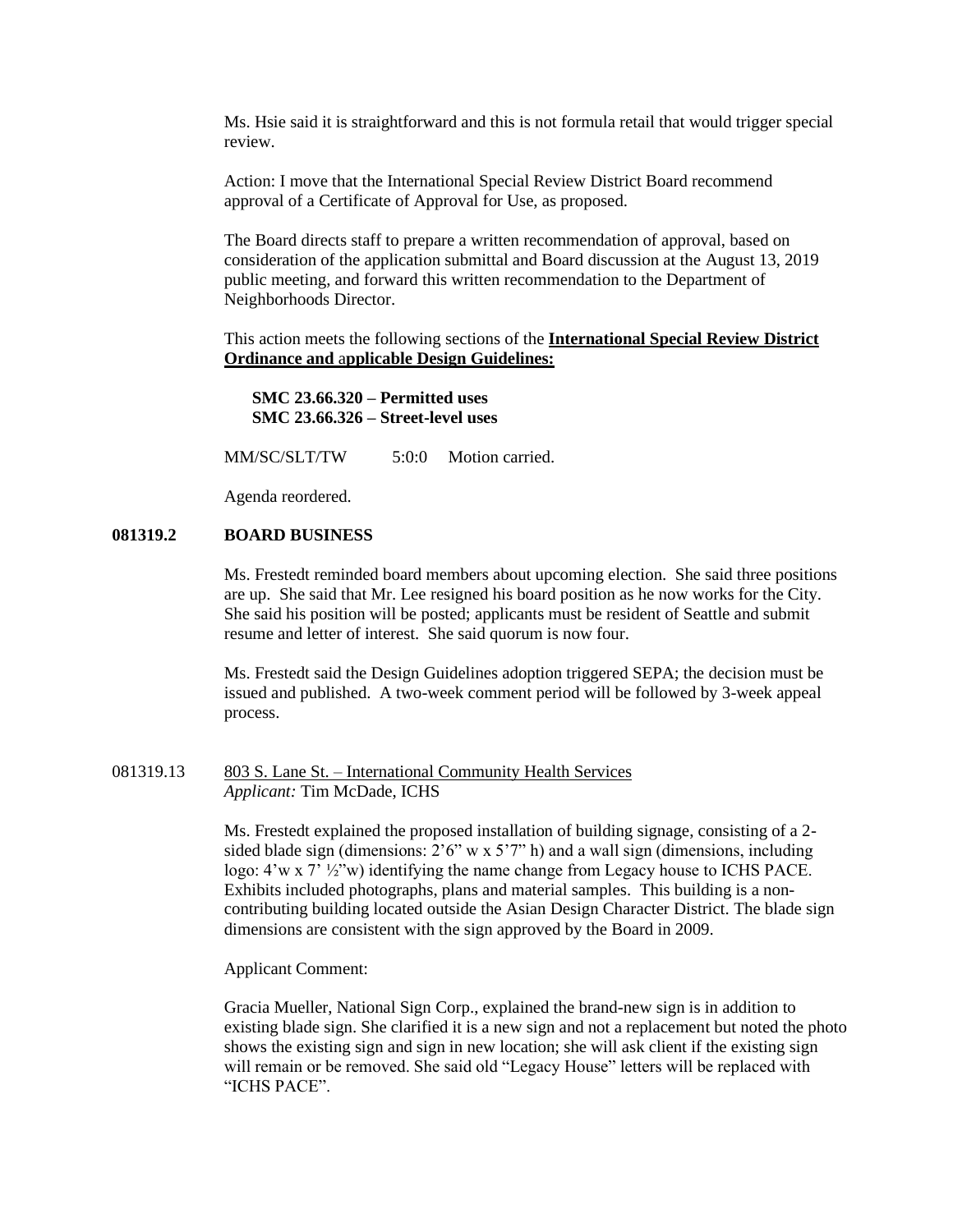Ms. Hsie said there are two signs and asked clarification on placement.

Ms. Mueller said pages 3 and 4 show detail: sizing, elevations, etc. She confirmed that the signs would not be lit.

Ms. Hsie asked if they will patch and repair as needed.

Ms. Mueller said they will.

Ms. Woo asked why additional signage is needed.

Ms. Mueller said ICHS wanted better placement over the entrance.

Ms. Hsie asked about mounting.

Ms. Mueller said it will be the same.

Public Comment:

Robert Lohman, resident, asked if Legacy House was purchased by ICHS.

Ms. Frestedt said that SCIDPDA used to own Legacy House and transferred ownership to ICHS.

Ms. Hsie read the sign code and said the inclusion of new and old signs is confusing and thought that two signs were unnecessary. She suggested having applicant submit details to staff about removal of the old sign, and if both are to remain and why the messaging is different.

Action: I move that the International Special Review District Board recommend approval of a Certificate of Approval for Signs, as proposed, conditional upon the applicant submitting clarification about the existing Legacy House blade sign, if it remains, the applicant should come back with clarification about the rationale for two separate signs.

The Board directs staff to prepare a written recommendation of approval, based on consideration of the application submittal and Board discussion at the August 13, 2019 public meeting, and forward this written recommendation to the Department of Neighborhoods Director.

This action meets the following sections of the **International Special Review District Ordinance and** a**pplicable Design Guidelines:**

**SMC 23.66.338 – Signs**

**ISRD Design Guidelines for Signs II. Design Guidelines A. Buildings with multiple tenants**

MM/SC/SLT/YK 5:0:0 Motion carried.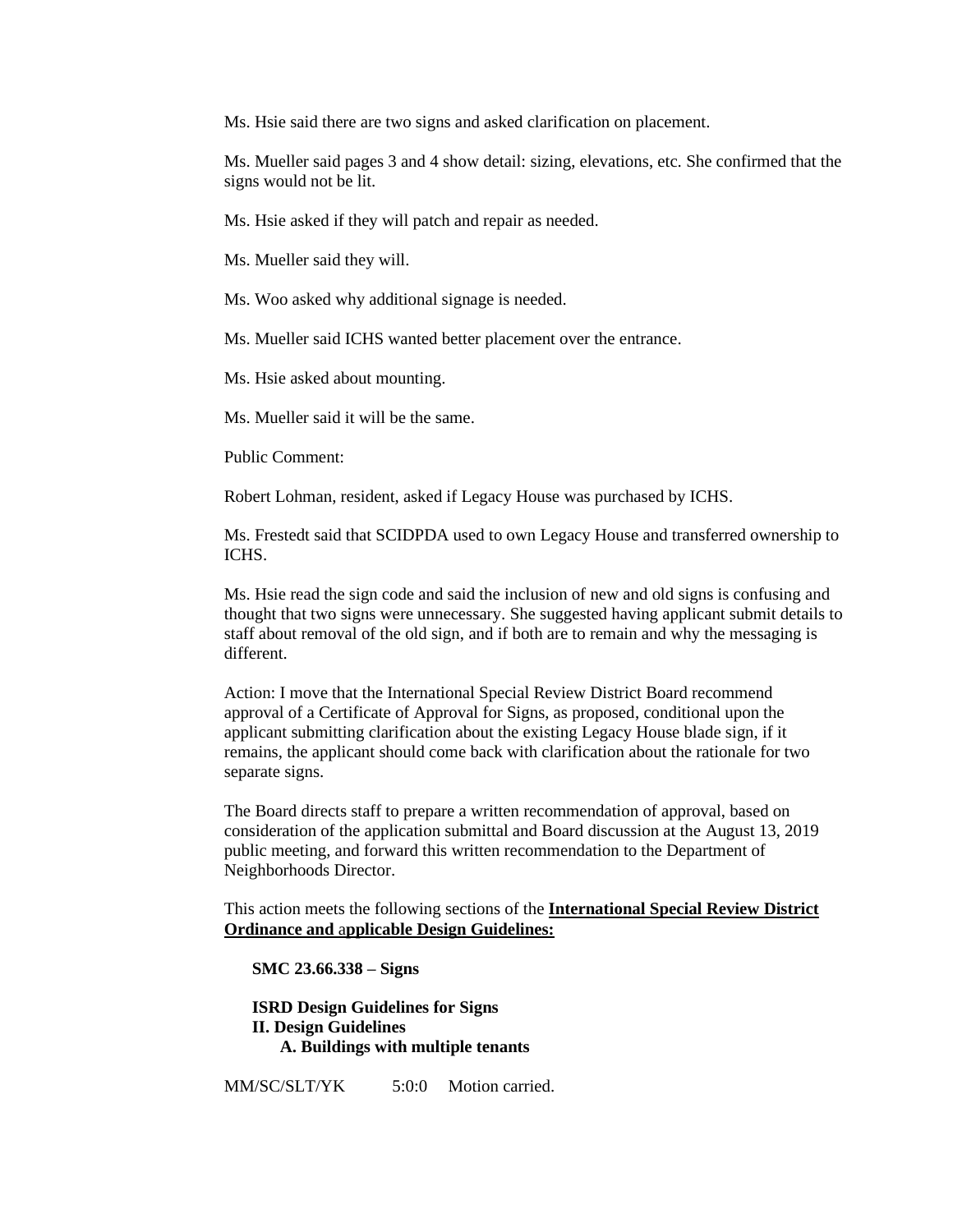### 081319.14 Right-of-Way adjacent to 315  $5<sup>th</sup>$  Ave. S. *Applicant:* Bradley Topol, Seattle Department of Transportation (SDOT)

Ms. Frestedt explained the proposed modifications to the restoration plan for the sidewalk and street right-of-way following the removal of the decommissioned waterfront trolley platform. The application includes options for paving restoration on the NW corner, surrounding the new ADA ramp. Exhibits included photographs and plans. A Certificate of Approval was issued for removal of the streetcar platform and an alternate sidewalk restoration plan in February 2019. Ms. Frestedt explained that the application includes reconfiguration of the sidewalk and modifications that will become incorporated into a dedicated bike lane as part of a future application.

Applicant Comment:

Bradley Topol, SDOT, said he has been working with Sound Transit to install a bike lane, but today he's representing Sound Transit on the restoration of the right-of-way following the trolley stop removal. He said a few things had changed since the Board first approved the removal. He provided a rendering and photos showing how pedestrians navigate the space and the proposed final condition with the bike lane. He said the pavement will be restored, new sidewalk added, concrete ramp, asphalt and island bump out.

Ms. Hsie asked if they have coordinated work with bike lane.

Mr. Topol said they have already submitted for that work. He said the 8' pedestrian space will remain; there is an easement there. He went over finishes as detailed on pages 1 and 4. No brick pavers are proposed on the corner; two corners on the east are standard concrete. Brick will be installed adjacent to the Link Station. There will be no brick in landing zones. He said the cast-iron tactile pad matches better, but the yellow is preferred by disability advocates and SDOT. He noted he has cast-iron in the proposal.

Mr. Legon-Talamoni said it is straightforward and he preferred the yellow tactile pad in compliance with ADA.

Ms. Hsie agreed and asked about consistency and clarity in brick placement.

Mr. Topol said he would check about consistency.

Ms. Kunugi asked if the pattern is similar to others.

Mr. Topol said he thought the size and pattern are the same.

Board members noted that none of the options were disharmonious.

Public Comment: There was no public comment.

Mr. Legon-Talamoni said brick Option 1 continues the pattern nicely.

Ms. Kunugi concurred.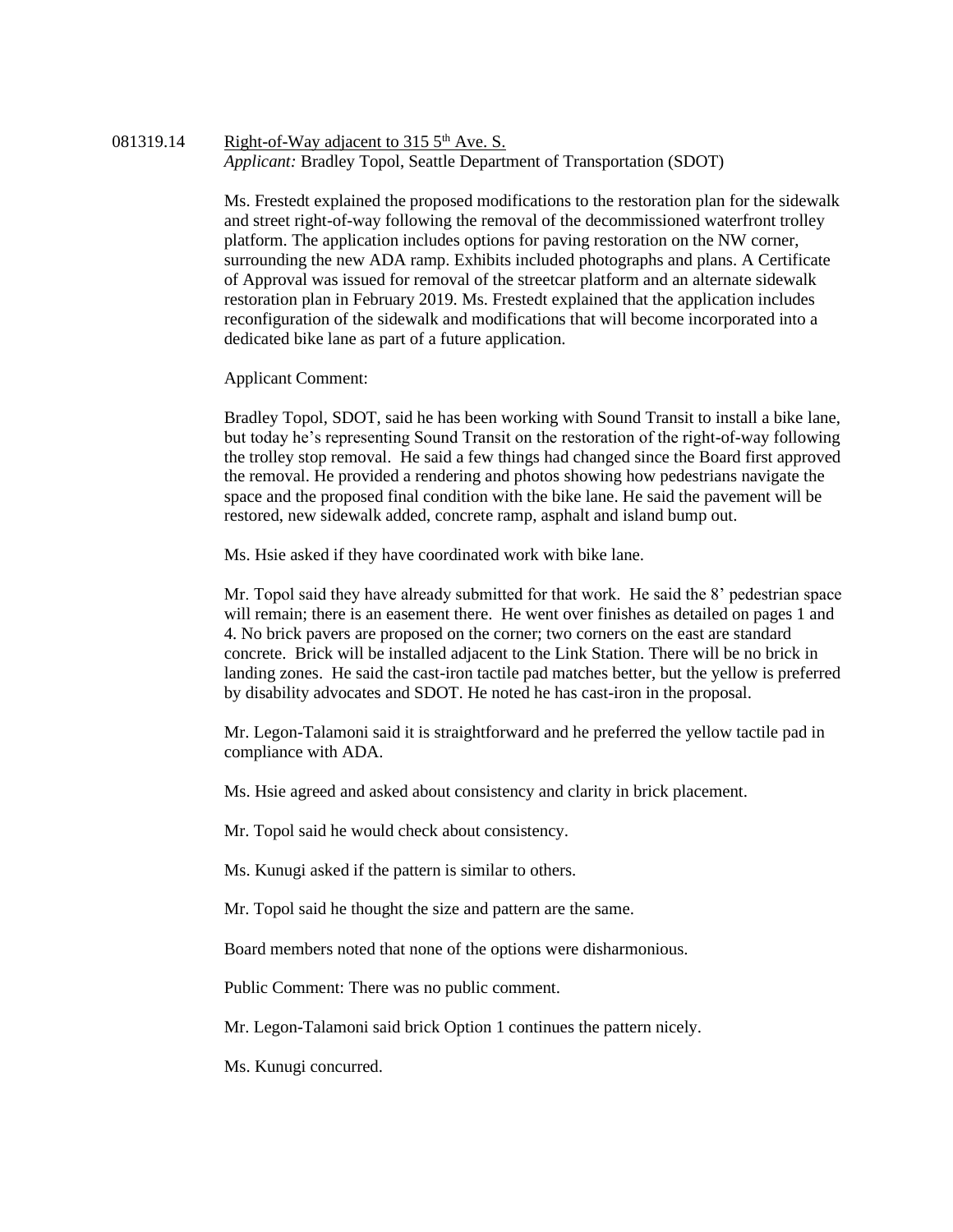Ms. Hsie and Mr. Legon-Talamoni said Option 1 - no brick - works as well. She said restoration of brick is always awkward and she noted trip hazards at uneven surfaces.

Ms. Hsie said there was support for the yellow tactile pad and she noted the safety needs in the neighborhood.

Mr. Topol said there will still be a curb but there will be no ridge; it will just continue to the normal curb. He said they will mirror existing conditions to the north.

Action: I move that the International Special Review District Board recommend approval of a Certificate of Approval for Street Use/Design, as proposed, with a preference for replacing the brick pavers at discretion of the applicants between options  $#1 \& #3$  and preference for the yellow tactile strip.

The Board directs staff to prepare a written recommendation of approval, based on consideration of the application submittal and Board discussion at the August 13, 2019 public meeting, and forward this written recommendation to the Department of Neighborhoods Director.

This action is based on the **following applicable sections of the International Special Review District Ordinance and Design Guidelines:** 

#### **SMC 23.66.334- Streets and sidewalks Secretary of Interior's Standard #10**

MM/SC/SLT/YK 5:0:0 Motion carried.

081319.15 Right-of-way at  $10^{th}$  Ave S. & S. Dearborn St - José Rizal Bridge *Applicant:* Matt Donahue, SDOT

> Ms. Frestedt explained the proposed installation of fencing  $(10<sup>th</sup>)$  at the base of the bridge, on the north side of S. Dearborn St. Exhibits included plans, photographs and specifications. On June 25, 2019 the ISRD Board received a briefing regarding public safety issues in the area. The briefing included a summary of issues that have occurred at or near the base of the bridge.

Matt Donahue, bridge manager for the City (SDOT), explained the need to protect the bridge from damage by fires at encampments. He proposed to mimic what was done on the south side. He proposed black fencing and will stay off the sidewalk. He provided a cut-sheet and said the ultra-barrier was more aesthetically pleasing than concertina/razor wire at top. He said the fenced area is three-sided and will have a 20' wide double gated access gate on the sidewalk side.

Ms. Hsie asked if the fence would be standard mesh.

Mr. Donahue said it will be a tight 5/8" mesh with a matte black finish that is hard to climb.

Public Comment: